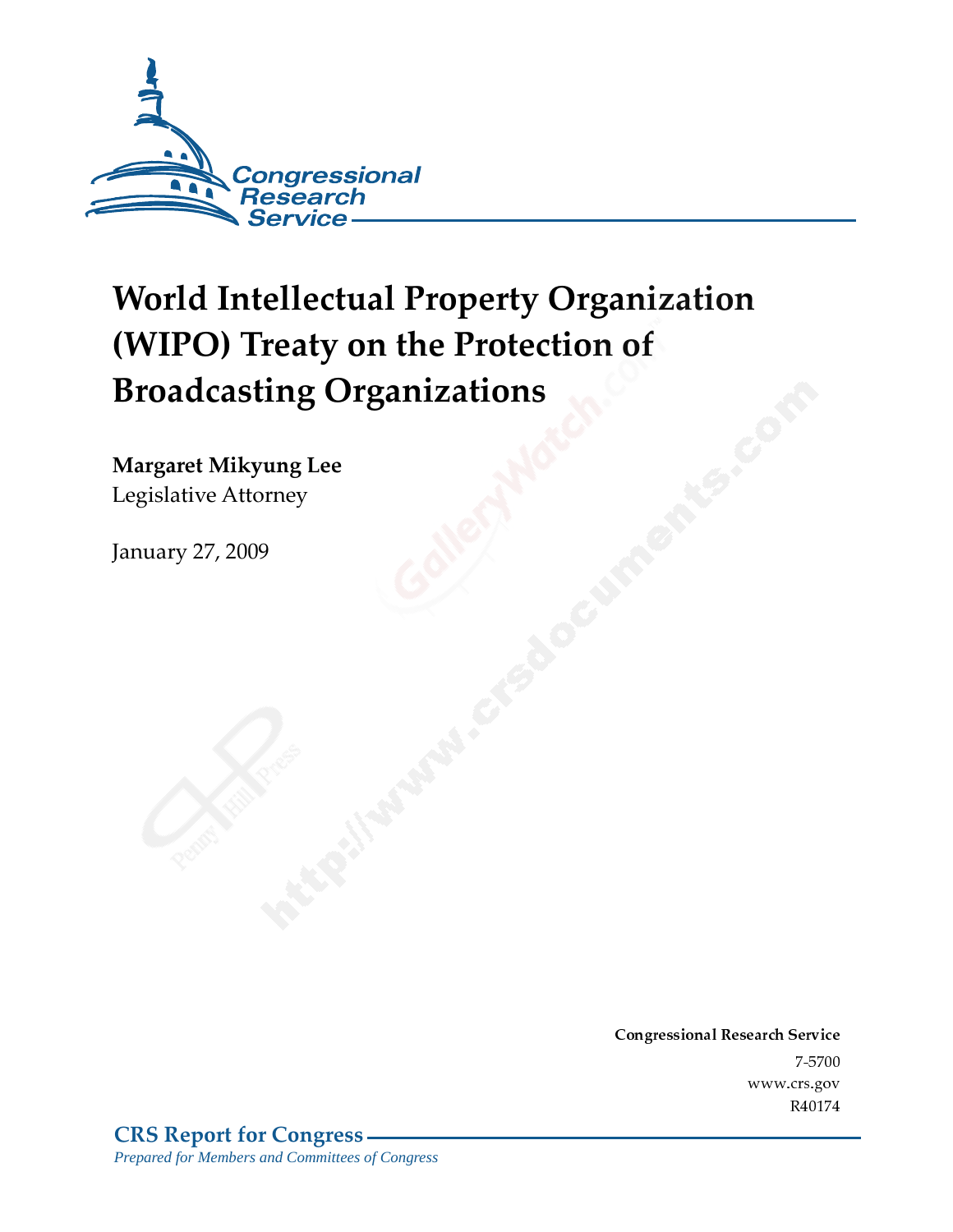#### Summary

Existing international agreements relevant to broadcasting protections do not cover advancements in broadcasting technology that were not envisioned when they were concluded. Therefore, in 1998 the Standing Committee on Copyright and Related Rights (SCCR) of the World Intellectual Property Organization (WIPO) decided to negotiate and draft a new treaty that would extend protection to new methods of broadcasting. The SCCR has not yet achieved consensus on a text.

In recent years, a growing signal piracy problem has increased the urgency of concluding a new treaty, resulting in a decision by the WIPO General Assembly to restrict the focus of the treaty to signal-based protections for traditional broadcasting organizations and cablecasting. Consideration of controversial issues of webcasting (advocated by the United States) and simulcasting protections have been postponed. However, much work remains to achieve a final proposed text as the basis for formal negotiations to conclude a treaty. Despite a concerted effort to conclude a treaty in 2007, in June 2007 the SCCR decided that more time and work were needed. Further discussions occurred during SCCR meetings in 2008, but no decisions were made. The treaty remains an active item on the SCCR agenda.

A concluded treaty would not take effect for the United States unless Congress were to enact implementing legislation and the United States were to ratify the treaty with the advice and consent of the Senate. Noting that the United States is not a party to the existing 1961 Rome Convention for the Protection of Performers, Producers of Phonograms and Broadcasting Organizations, various U.S. stakeholders have argued that a new broadcasting treaty is not needed, that any new treaty should not inhibit technological innovation or consumer use, and that Congress should exercise greater oversight over U.S. participation in the negotiations.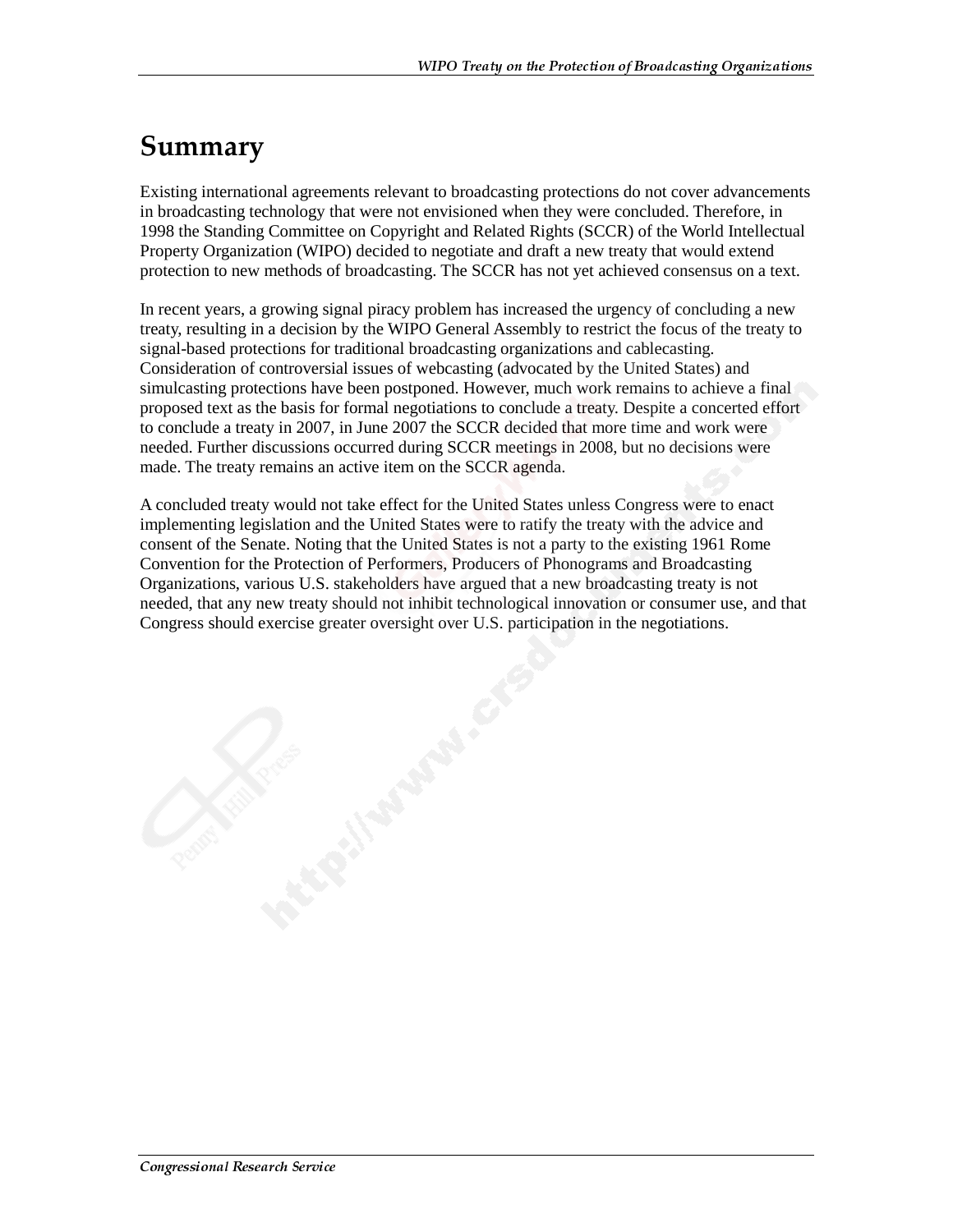### **Contents**

#### Contacts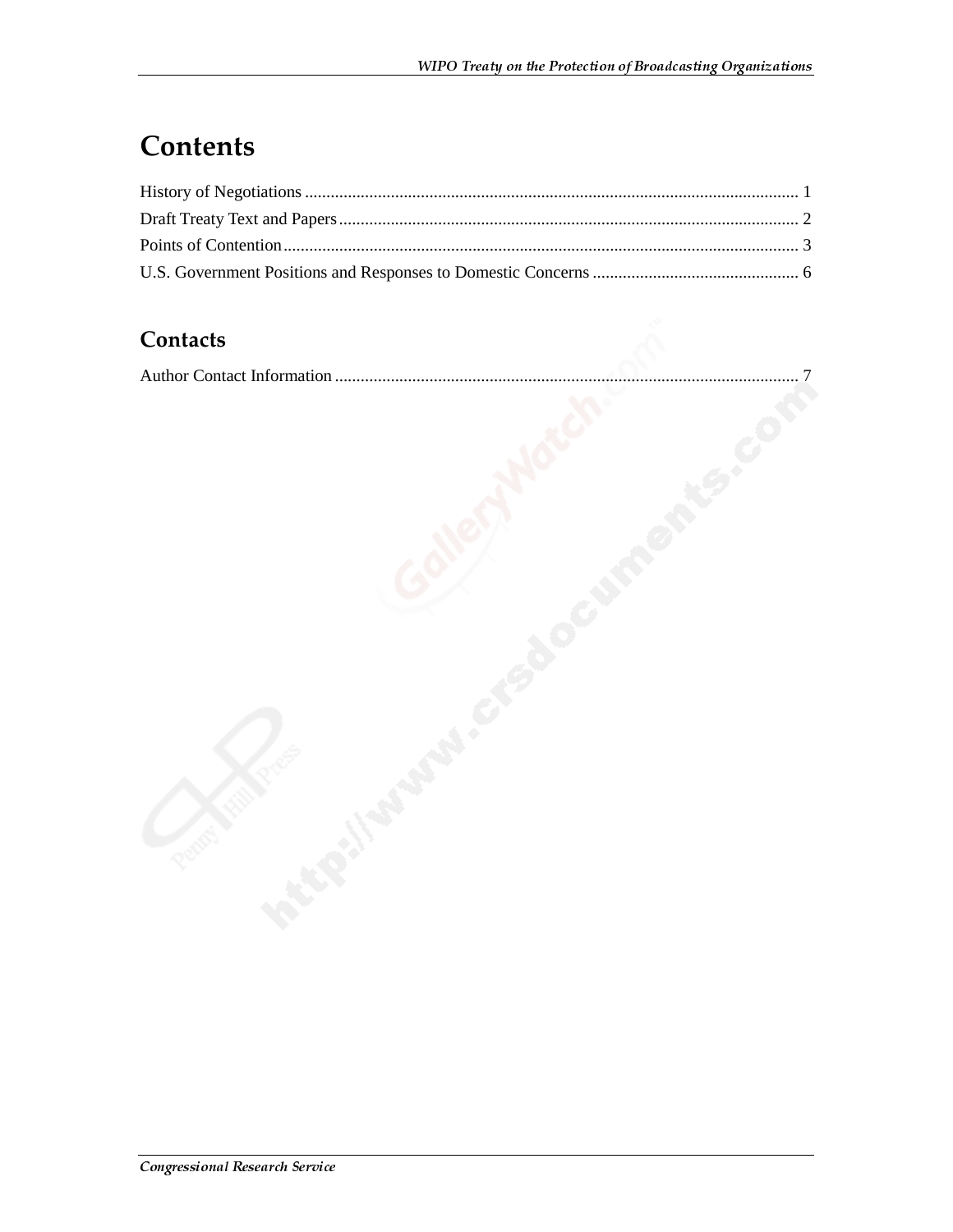s part of WIPO's Digital Agenda, a WIPO Treaty on the Protection of Broadcasting Organizations is envisioned to adapt broadcasters' rights to the digital era. Advocates of this treaty from the broadcasting industry observe that relevant international agreements<sup>1</sup> s part of WIPO's Digital Agenda, a WIPO Treaty on the Protection of Broadcasting<br>Organizations is envisioned to adapt broadcasters' rights to the digital era. Advocates of<br>this treaty from the broadcasting industry observe evolution of the industry are not covered by the terms of existing agreements. These proponents note that the primary agreement covering broadcasting and cablecasting rights, the Rome Convention for the Protection of Performers, Producers of Phonograms and Broadcasting Organizations, was concluded in 1961 and predates home audio and video recording, telecommunications satellite systems and consumer satellite dishes, digital technology, wireless networks, and the ability of consumers to receive broadcasts via computer or mobile telephone. Accordingly, proponents assert the Convention does not adequately protect these new modes of broadcasting.

The proposed new broadcasting treaty would grant broadcasting and cablecasting organizations protection of their program transmissions for a fixed term of years, enabling them to prohibit copying and redistribution of transmissions without authorization, which could be enforced through technological means of preventing circumvention of encrypted transmissions and the like. Such protections would be distinct from the copyright of the creators of the content for program transmissions. However, opponents of the treaty respond that it is not necessary, noting that the development of the broadcasting industry in the United States has not been hurt by the fact that it is not even a party to the Rome Convention.

#### **History of Negotiations**

At its first session in November 1998, the Standing Committee on Copyright and Related Rights (SCCR) of the World Intellectual Property Organization (WIPO) decided to pursue in earnest discussions and submissions concerning the text of a new broadcasting treaty. Since 2004, the SCCR has been pushing for a diplomatic conference for final negotiations and adoption of a treaty; however, after ten years and 17 sessions plus two special sessions of preliminary negotiations in Geneva, Switzerland, no consensus has been reached on a text adequate for a diplomatic conference. At its May 2006 meeting, the SCCR decided to drop webcasting (transmitting over the Internet) and simulcasting (transmitting simultaneously via traditional broadcasting over the air and on the Internet) from the scope of the treaty, placing them into a separate, parallel negotiating track. The United States was almost the sole proponent of including webcasting in the treaty and had tried to bolster support for it by linking it to simulcasting, which the European Union advocated. The SCCR hoped to increase the likelihood of successfully concluding the treaty by dropping these highly controversial issues.

At its fall 2006 meeting, the WIPO General Assembly tentatively agreed to convene a diplomatic conference in November/December 2007 to conclude a treaty for the protection of only traditional broadcasting organizations and cablecasting organizations, contingent on the SCCR's successfully tabling a consensus proposed text. To that end, the SCCR held two special sessions, in January and June 2007, to "aim to agree and finalize, on a signal-based approach, the

 $\overline{a}$ <sup>1</sup> Rome Convention for the Protection of Performers, Producers of Phonograms and Broadcasting Organizations (Rome Convention), the Trade-Related Intellectual Property Rights Agreement of the World Trade Organization (WTO TRIPS) and the Brussels Convention Relating to the Distribution of Program-Carrying Signals Transmitted by Satellite (Brussels Convention).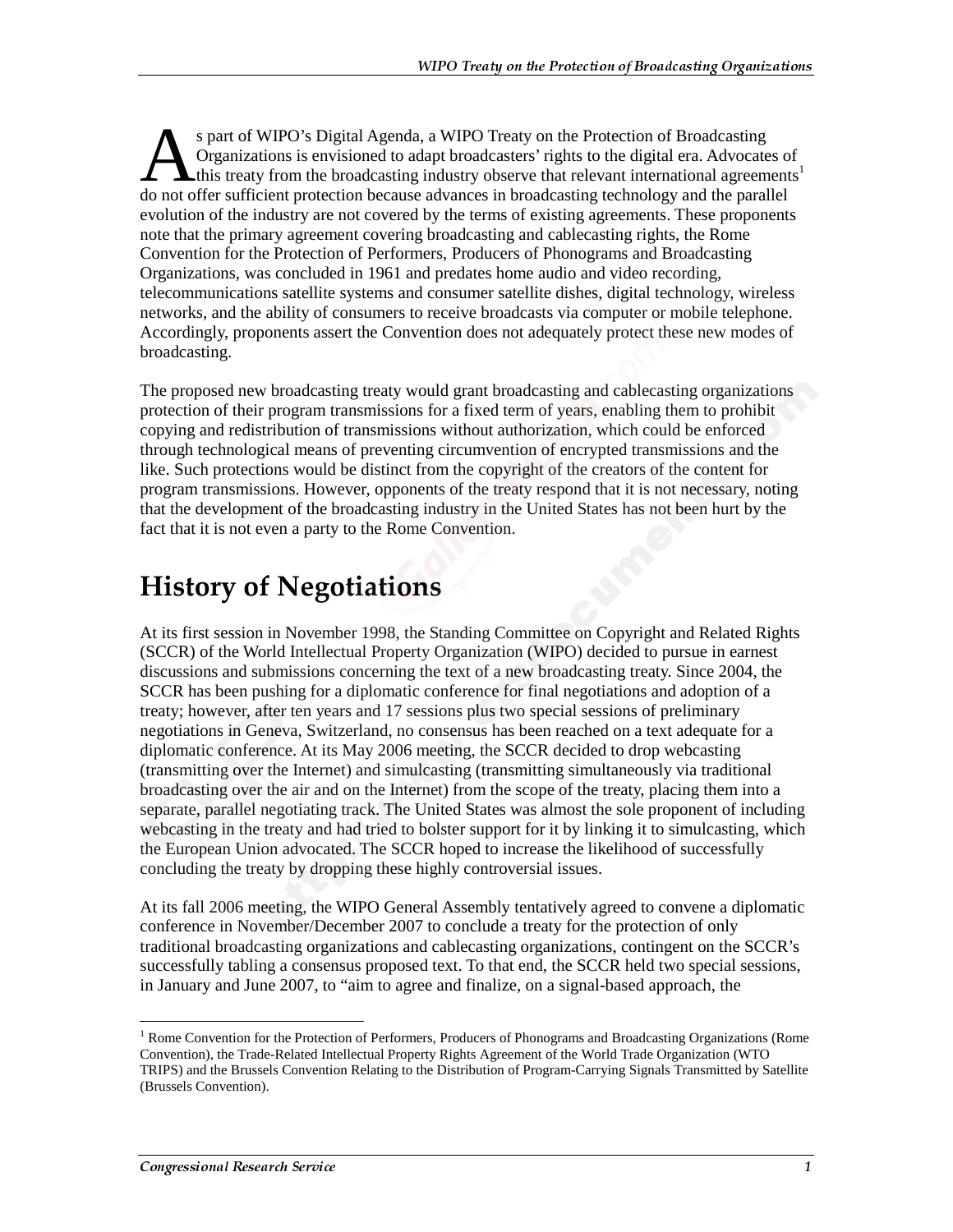objectives, specific scope and object of protection."<sup>2</sup> The emphasis on a signal-based approach was an attempt to narrow the focus of the treaty to signal theft and piracy in order to allay concerns that a new layer of intellectual property rights in the content of broadcasts would, in effect, extend protection beyond the expiration of copyrights for each broadcast transmission and keep or remove content from the public domain. At the second special session, it became apparent that the conclusion of a treaty by the end of 2007 would not be feasible, given the significant differences that remained among the positions of various parties. No further steps have been taken to organize a diplomatic conference, although the treaty remains on the agenda of the SCCR and was discussed during SCCR meetings in March and November 2008.

#### **Draft Treaty Text and Papers**

The Revised Draft Basic Proposal (WIPO Doc. SCCR/15/2/Rev.) and the Non-Paper on the WIPO Treaty on the Protection of Broadcasting Organizations (SCCR/S1/WWW[75352]), an unofficial paper prepared by the SCCR Chair in April 2007, provided the basis for negotiations at the second special session in June 2007, and apparently remain the current working text.<sup>3</sup> The Revised Draft Basic Proposal is considered inadequate to support a successful diplomatic conference because it essentially incorporates every major alternative text for those articles where major differences remain among the WIPO parties. For example, there are two alternatives for Article 18, one providing that the term of protection shall be 50 years, the other, that the term be 20 years. The protections available under the Rome Convention have a term of 20 years, and the longer 50-year term proposed for the new treaty has been controversial. Furthermore, this text does not define a "signal," although the Chairman of the SCCR reportedly floated a proposed definition of "signal" in an earlier informal non-paper at the first special session in January 2007.<sup>4</sup> Article 2 in the April 2007 Non-Paper does not define "signal" but does define "broadcast" in terms of signals. There appears to be uncertainty and disagreement among the negotiating parties as to precisely what a "signal-based" approach means for the narrowed focus of a new treaty. Consequently, some parties suggest that a "signal-based" approach, mandated by the WIPO General Assembly, may still encompass certain elements of exclusive rights including the right to prohibit certain uses of a broadcast, which remains a major point of contention. These two examples are indicative of the lack of consensus affecting most of the provisions of the Revised Draft Basic Proposal.

At the November 2008 meeting of the SCCR, an Informal Paper was issued by the Chairman of the  $SCCR$ ,<sup>5</sup> but the  $SCCR$  did not make any formal decisions based on the paper. The paper sets

 $\overline{a}$ 

<sup>2</sup> *Report*, WIPO Doc. WO/GA/33/10, ¶ 107(iv) (October 3, 2006), available at http://www.wipo.int/edocs/mdocs/ govbody/en/wo\_ga\_33/wo\_ga\_33\_10.pdf.

 $3$  Despite the reference to WIPO Doc. SCCR/15/2/Rev., which is a further revision of WIPO Doc. SCCR/15/2 (July 31, 2006, available at http://www.wipo.int/edocs/mdocs/copyright/en/sccr\_15/sccr\_15\_2.pdf), there does not appear to be a published text of this further revision. Based on references and descriptions in later SCCR meeting documents, it appears that the two document numbers (WIPO Doc. SCCR/15/2 and WIPO Doc. SCCR/15/2/Rev.) actually refer to the same document. The April 2007 Non-Paper is available at http://www.wipo.int/edocs/mdocs/copyright/en/sccr\_s2/ sccr s2 paper1.pdf. It is called a "non-paper" because it has no formal WIPO document number and is in the nature of a further draft text circulated at the second SCCR special session.

<sup>4</sup> Text reprinted at http://www.ip-watch.org/weblog/index.php?p=508&res=1024&print=0. "Signal" would be defined as "an electronically-generated carrier capable of transmitting programmes."

<sup>5</sup> Informal Paper, WIPO Doc. SCCR/17/INF/1 (Nov. 3, 2008), available at http://www.wipo.int/edocs/mdocs/copyright/ en/sccr\_17/sccr\_17\_inf\_1.pdf.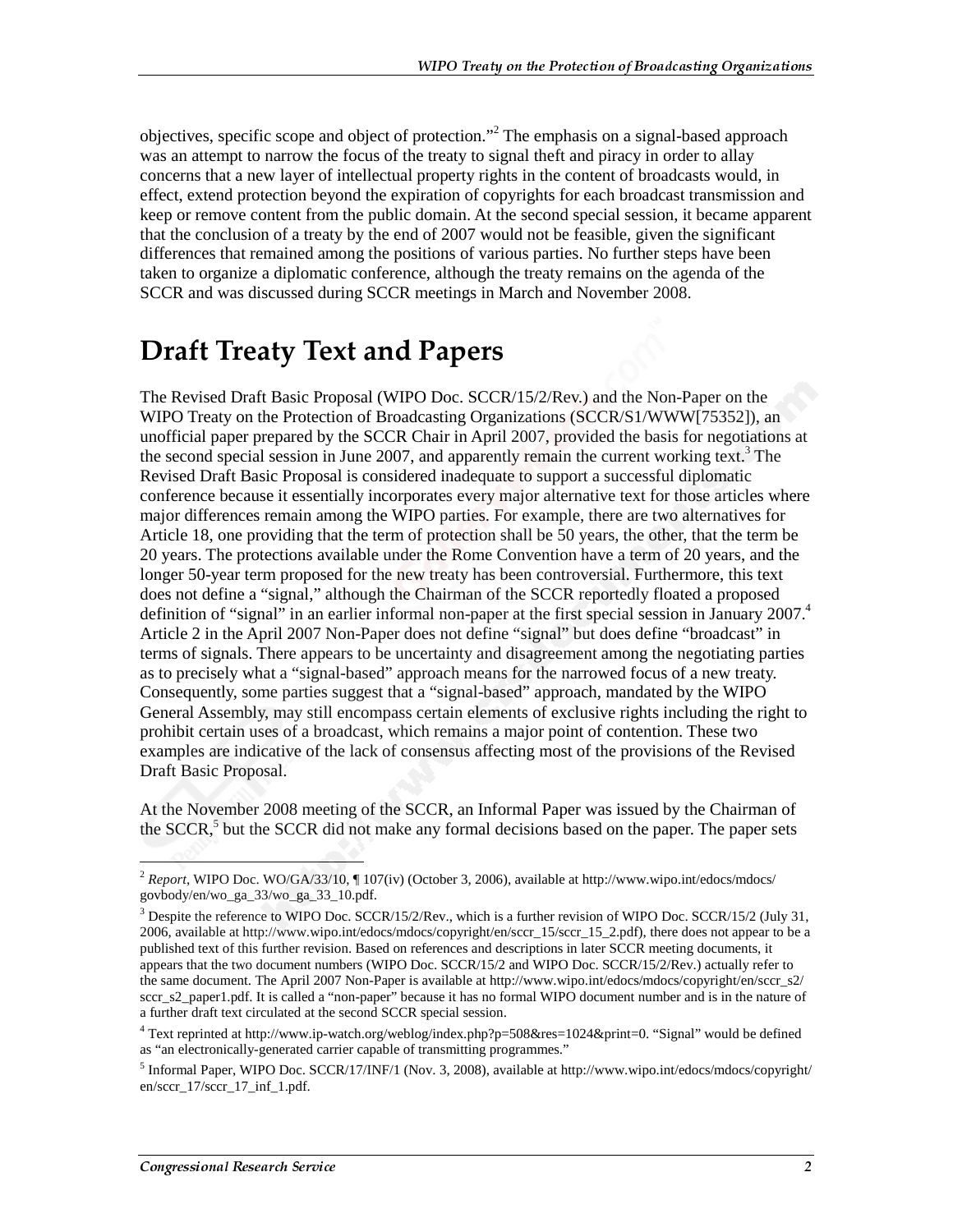forth and analyzes the range of positions on various issues that remain unresolved. It is intended to facilitate further discussion by examining the reasons behind some of the major differences among the negotiators and their stakeholders. For example, a number of WIPO member countries are parties to the 1961 Rome Convention; therefore, they view the new treaty as building on concepts in the Rome Convention which granted broadcasting organizations exclusive rights over rebroadcasting, fixation (recording of a broadcast in a medium such as optical disk), reproduction, and communication to the public. These rights are related to and are based on traditional concepts of intellectual property rights, that is, copyright in content which may be the subject of a broadcast. These WIPO members want the new treaty to provide for exclusive rights, which would be extended to new areas such as webcasting (broadcasts over the Internet), retransmission, protection of pre-broadcast signals, and technological devices to protect such exclusive rights. On the other hand, WIPO member countries that are not parties to the Rome Convention view the treaty as a free-standing endeavor that need not be based on the provision of exclusive rights. Some stakeholders are concerned that an exclusive rights-type of treaty would extend a new layer of intellectual property rights in content similar to copyright-type protections. They argue that this type of treaty would keep content out of the public domain and thus restrict the public's access to such content.

The Chairman's informal paper discusses other issues, including the scope of post-fixation rights, the right of retransmission over the Internet, the term of protection, the protection of technological measures, limitations on and exceptions from the protections granted under the treaty (similar to existing exceptions to copyright for news reporting, education, and scientific research), definition of "signal-based" protection, and other secondary issues. Some of these are discussed below as points of contention.

The paper concludes with two options for proceeding with negotiations. One option would be to make another attempt to conclude a treaty based on the Revised Draft Basic Proposal. The other option would be to conclude a treaty based on the Geneva Phonograms Convention of 1971 and the Brussels Satellite Convention. This would depart from the existing documents and proposals under consideration by the SCCR, but it would accomplish the goals of international protection for broadcast signals and prevention of piracy of signals. Protection at the national level could be accomplished via copyright laws, unfair competition laws, or administrative laws and sanctions. If neither of these options or other possible options can lead to a decision on a new treaty, the paper ends by recommending that the SCCR should expressly end current efforts to conclude a new treaty, remove it from its active agenda, and avoid spending further time, energy and resources. Such a decision could include a timetable for revisiting the matter later.

Although further discussions occurred during the November 2008 SCCR meetings, no decisions were made, and the proposed treaty remains an active item on the SCCR agenda. Given the current lack of consensus, it may be useful to consider some of the major points of contention for the treaty as expressed by various stakeholders.

## **Points of Contention**

The principles expressed in various stakeholder statements are fairly representative of common objections raised by treaty opponents and also of some of the concerns or positions expressed by various WIPO country-parties during negotiations. A joint statement distributed by 41 corporations, industry associations, and non-governmental organizations at the first special session of the SCCR advocated several guidelines for a treaty text, while not conceding their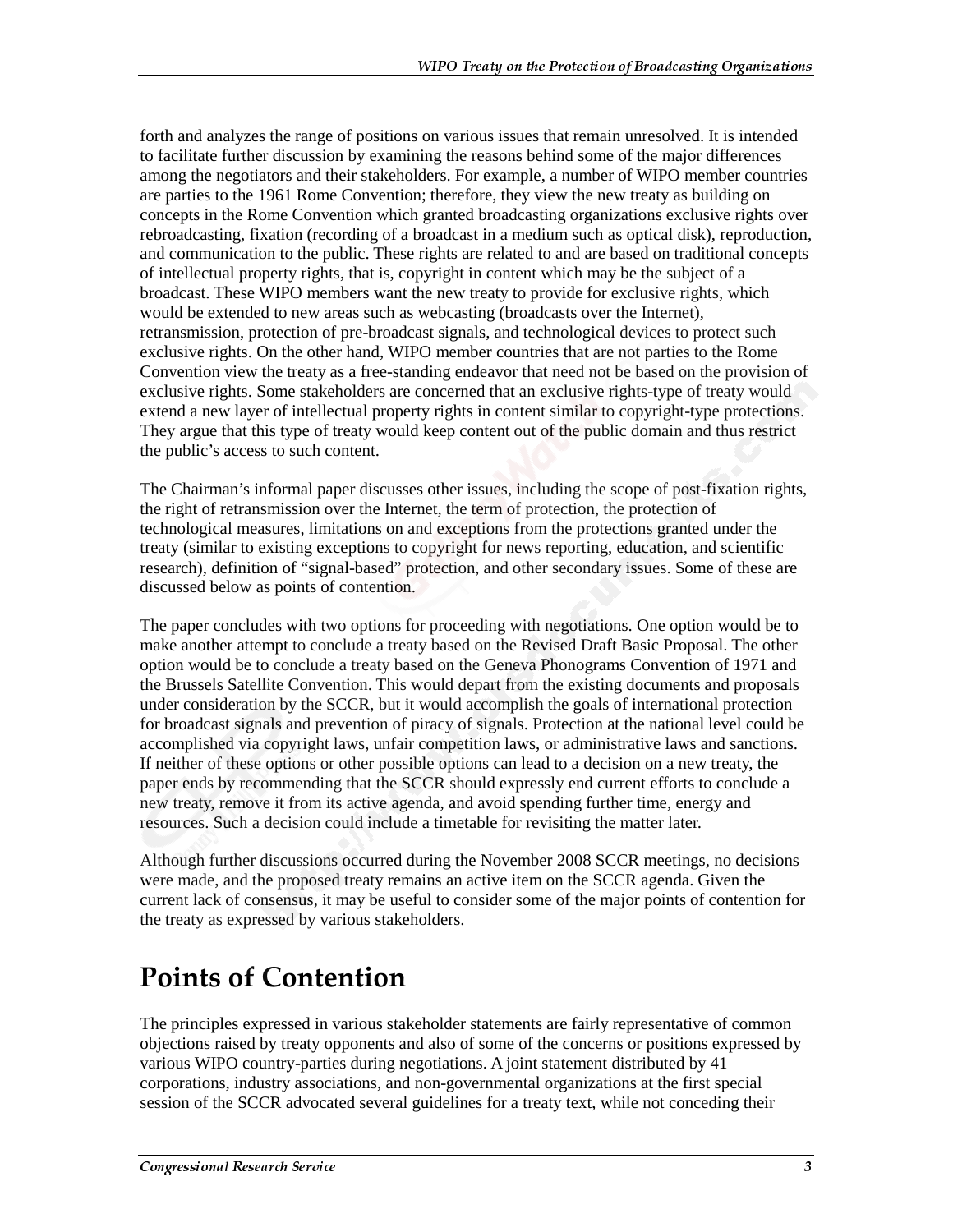position that a treaty is not necessary at all.<sup>6</sup> This statement is similar to earlier statements issued by many of the same stakeholders at the September 2006 meeting of the WIPO General Assembly and to positions expressed at U.S. stakeholder roundtables held jointly by the U.S. Copyright Office and the U.S. Patent and Trademark Office (USPTO) in September 2006, January 2007, and May 2007.<sup>7</sup> The stakeholders issuing these statements at the SCCR meetings and the U.S. roundtables comprise a range of international and national organizations representing Internet service providers, computer technology companies, libraries and information professionals, content creators/owners, and consumer groups.

First, the stakeholders assert there is no need for a treaty: "The United States has a flourishing and well-capitalized broadcasting and cablecasting sector, notwithstanding its decision not to accede to the [Rome Convention]. We see no necessity for the creation of new rights to stimulate economic activity in this area. [Longstanding negotiations do not] justify the creation of rights that would be exceedingly novel in U.S. law and that are likely to harm consumers' existing rights, and stifle technology innovation."<sup>8</sup> Before the creation of such rights, the stakeholders maintain that "there should be a demonstrated need for such rights, and a clear understanding of how they will impact the public, educators, existing copyright holders, online communications, and new Internet technologies."9

Second, according to the stakeholders, the treaty should not be "rights-based," that is, grant exclusive rights in broadcasts similar to copyright. Rather, it should be, in their view, "signalbased," meaning that the prevention of theft or piracy of pre-broadcast signals should be the focus of the treaty.<sup>10</sup> Third, stakeholders assert that the treaty should not be negotiated with reference to whether it detracts or departs from the Rome Convention, although the signers of the statement believe that strong signal protections are consistent with the Rome Convention.<sup>11</sup> Some stakeholders have observed<sup>12</sup> that the narrowed treaty focus on a signal-based approach is more  $\frac{1}{2}$  akin to the Brussels Convention.<sup>13</sup> Fourth, to the extent the treaty permits rights beyond

 $\overline{a}$ <sup>6</sup> *Joint Statement of Certain Civil Society, Private Sector and Rightsholders Representatives for the First Special Session of the SCCR* [hereinafter *Joint Statement for First Special Session*], available at http://www.eff.org/files/ filenode/broadcasting\_treaty/NGO\_joint\_statement\_SCCR\_S1.pdf.

 $^7$  Links to these statements are accessible via http://www.eff.org/issues/wipo\_broadcast\_treaty. A stakeholder statement circulated at the May 2007 U.S. roundtable, *Statement Concerning The WIPO Broadcast Treaty Provided by Certain Information Technology, Consumer Electronics And Telecommunications Industry Representatives, Public Interest Organizations, and Creative Community Representatives*, is available at http://www.publicknowledge.org/pdf/wipostatement-20070509.pdf. For a summary of stakeholder views expressed at the May 2007 U.S. roundtable, see *IT, Consumer Groups Share Concerns Over Latest Draft of WIPO Broadcasters' Treaty*, 74 Patent, Trademark & Copyright Journal (BNA, May 18, 2007).

<sup>&</sup>lt;sup>8</sup> Statement of Electronic Frontier Foundation to USPTO Roundtable on Proposed WIPO Broadcasting Treaty, September 5, 2006, available at http://www.eff.org/files/filenode/broadcasting\_treaty/EFF\_uspto\_090506.pdf.  $^9$  Id.

<sup>10</sup> *Joint Statement for First Special Session*, *supra* note 6.

 $11$  Id.

<sup>&</sup>lt;sup>12</sup> William New, *WIPO Negotiators Try to Bear Down on Broadcasting Treaty*, Intellectual Property Watch (January 18, 2007), available at http://www.ip-watch.org/weblog/index.php?p=509&res=1024&print=0.

<sup>&</sup>lt;sup>13</sup> The Convention provides for the obligation of each contracting State to take adequate measures to prevent the unauthorized distribution on or from its territory of any program-carrying signal transmitted by satellite. The distribution is unauthorized if it has not been authorized by the organization—typically a broadcasting organization that has decided what the program consists of. The obligation applies to organizations that are nationals of a Convention party. However, the Convention provisions are not applicable where the distribution of signals is made from a direct broadcasting satellite.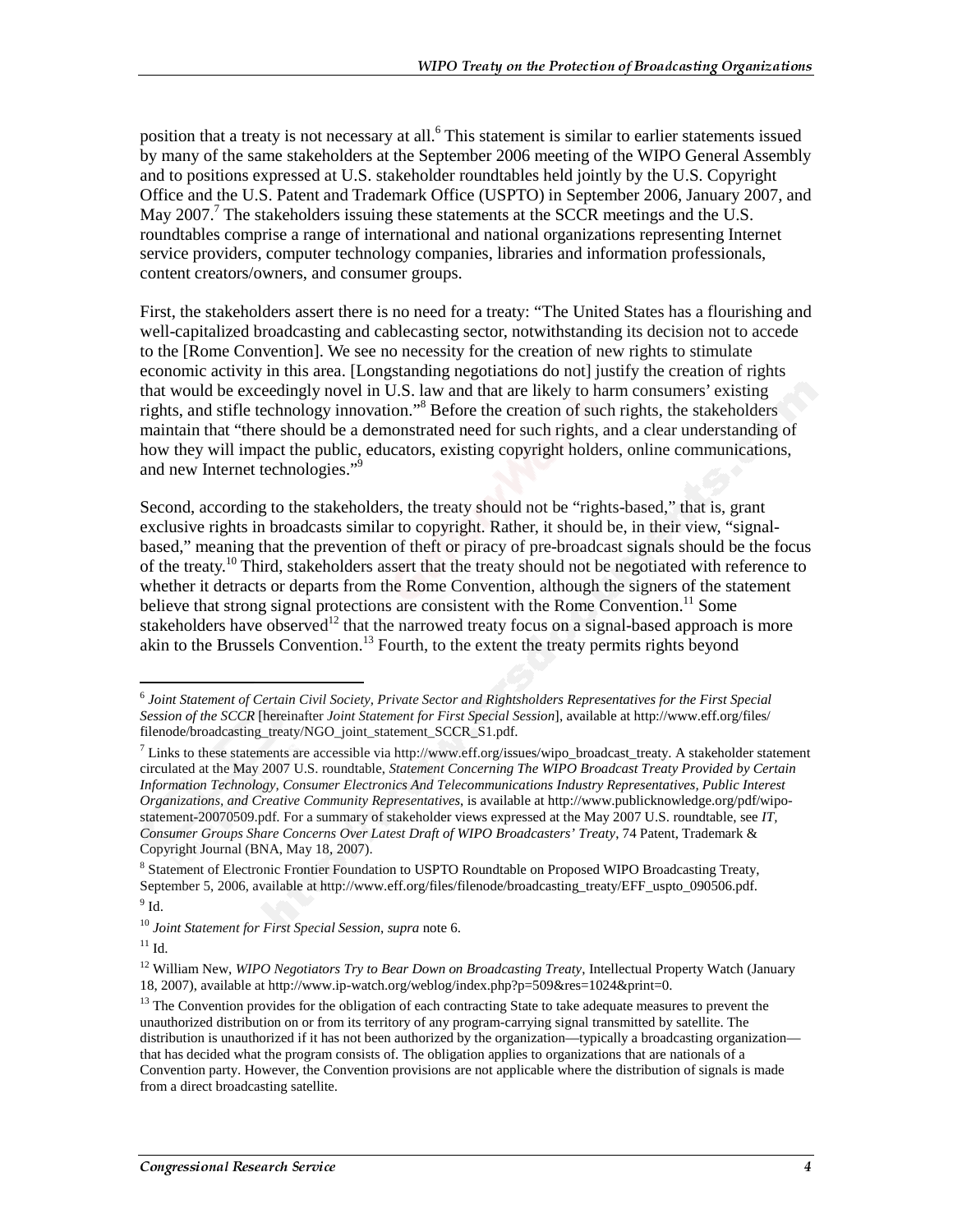protection against signal theft/piracy, the stakeholders claim that mandatory limitations and exceptions similar to those under copyright laws should be included in the treaty to ensure that the treaty does not prohibit uses of broadcast content that are lawful under copyright law.<sup>14</sup> The treaty should also, in their view, permit additional limitations and exceptions appropriate in a digital network environment.<sup>15</sup>

Fifth, the stakeholders contend that the treaty should exclude coverage of fixations, transmissions or retransmissions over a home network or personal network.<sup>16</sup> Concerns have been raised that because the Revised Draft Basic Proposal envisions protections for technological protections measures (TPM) and digital rights management schemes (DRM), the beneficiary broadcasting organizations would have the ability to control signals in a home or personal network environment.<sup>17</sup> Stakeholders allege that this would inhibit such networking services and related technology innovations.<sup>18</sup> Sixth, despite the removal of webcasting and simulcasting from the scope of the treaty, the phrase "by any means" in various articles of the Revised Draft Basic Proposal would, in the stakeholders' view, include control over Internet retransmissions of broadcasts and cablecasts.<sup>19</sup> Finally, to the extent that Internet transmissions may be included in the scope of the treaty (or future related treaty), stakeholders advocate that it should ensure that intermediate network service providers are not subject to liability for alleged infringement of rights or violations of prohibitions due to actions in the normal course of business or actions of customers.20

The South Centre, an intergovernmental organization of developing countries, issued a research paper on the broadcast treaty in January 2007, which expressed some of the same concerns with regard to the benefits that the treaty would have for developing countries, as well as additional concerns.<sup>21</sup> The South Centre paper makes recommendations similar to those discussed above. It suggests that the negotiators: (1) consider maintaining that the rationale and scope of application of the new instrument be limited to signal protection; (2) do not accept the inclusion of any exclusive rights, or at the least, that such rights do not extend beyond those incorporated in the Rome Convention, unless clear evidence is found for the need to grant such rights and mechanisms to address the potential harms they may cause are developed; and (3) ensure that appropriate safeguards to pursue public policy objectives and limitations and exceptions are included in the text. Additionally, the South Centre recommends that the negotiators: (1) refrain from expanding protection to include delivery via computer networks as well as any reference to webcasting (which is at odds with the position of the United States and webcasting advocates); (2) provide for special treatment to public service broadcasting and/or discrimination between commercial and non-commercial broadcasting; (3) limit the maximum term of protection to 20 years, if exclusive rights are required for signal protection, rather than the 50 years in the Revised

 $\overline{a}$ 

<sup>14</sup> *Joint Statement for First Special Session*, *supra* note 6.

 $15$  Id.

 $16$  Id.

 $17 \text{ Id.}$ 

 $18$  Id.

 $19$  Id.

 $20$  Id.

<sup>21</sup> Viviana Munoz Tellez and Andrew Chege Waitara, South Centre Research Paper 9, *The Proposed WIPO Treaty on the Protection of Broadcasting Organisations: Are New Rights Warranted and Will Developing Countries Benefit?* (January 2007), available at http://www.southcentre.org/index.php?option=com\_docman&task=doc\_download&gid= 7&Itemid=.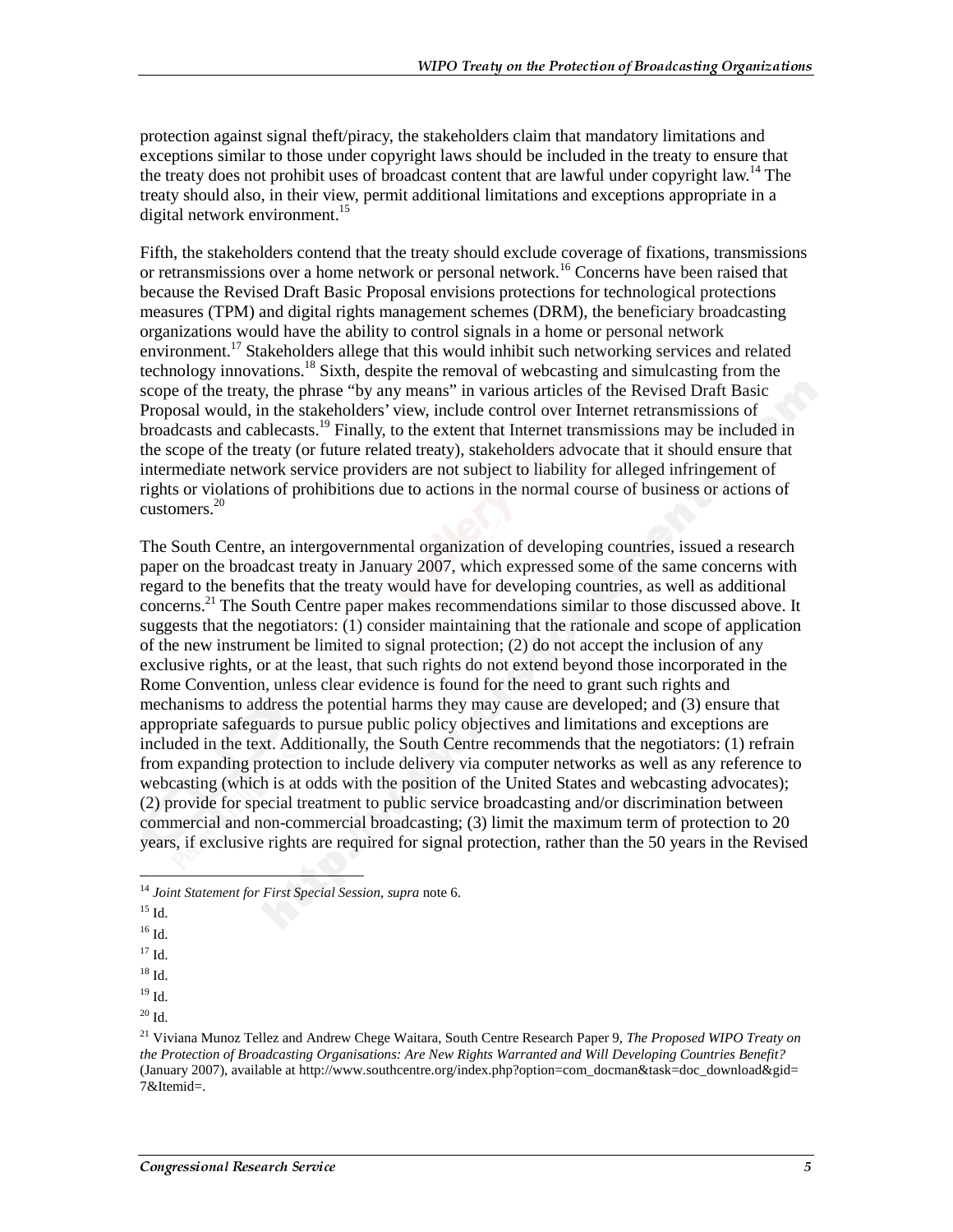Draft Basic Proposal; and (4) do not include obligations concerning the protection of technological protections measures (TPM) and digital rights management schemes (DRM), or at least consider including limitations and exceptions as minimum standards to these obligations to ensure they do not impede access to content.

### **U.S. Government Positions and Responses to Domestic Concerns**

As noted above, the United States has been the primary advocate for extending protections to webcasting, whether in a new broadcasting treaty or in a separate agreement or protocol. In a statement submitted to the SCCR, the United States clarified that it "never intended that protection be afforded to the ordinary use of the Internet or World Wide Web, such as through email, blogs, websites and the like. We intended only to cover programming and signals which are like traditional broadcasting and cablecasting, i.e. simultaneous transmission of scheduled programming for reception by the public."<sup>22</sup> In the statement, the United States sought to replace the term "webcasting" with "netcasting" and clarified that "netcasting" was limited to transmissions over computer networks carrying programs consisting of audio, visual or audiovisual content or representations thereof which are of the type that can be, but are not necessarily, carried by the program carrying signal of a broadcast or cablecast, and which are delivered to the public in a format similar to broadcasting or cablecasting. The United States noted that "webcasting" "unnecessarily implied that ordinary activity on the World Wide Web would be covered by the definition."<sup>23</sup> The United States reaffirmed its position that extending the same protections to "netcasting" as were and would be extended to traditional broadcasting and cablecasting, but asserted that such protections would be limited to preventing signal theft/piracy. $^{24}$ 

Assuming that the treaty is eventually successfully concluded and that the United States is a signatory, any such treaty would not take effect for the United States unless and until the treaty was ratified by the United States with the advice and consent of the Senate, and Congress enacted implementing legislation.<sup>25</sup> Furthermore, if the final text of the treaty adopted by WIPO includes Article 27, Alternative AAA (one of several alternate versions of Article 27 included in the draft), of the Revised Draft Basic Proposal, a party to the new broadcast treaty would be required to become a party to the Rome Convention first, which would mean that the United States would also have to consider ratification of that Convention, to which it is not currently a party.<sup>26</sup> Implementing legislation would likely be necessary to establish new protections or amend existing ones in broadcasting laws and perhaps copyright laws. Currently, 47 USC §§ 325 and 605 and 18 USC §§ 2510-2512 provide for broadcasting protections, and title 17 of the U.S. Code contains the copyright laws. Additionally, webcasting/netcasting and simulcasting may be

 $\overline{a}$ <sup>22</sup> *Submission of the United States of America to the WIPO Standing Committee on Copyright and Related Rights*, WIPO Doc. SCCR/15/INF/2 (August 22, 2006), available at http://www.wipo.int/edocs/mdocs/copyright/ en/sccr\_15/sccr\_15\_inf\_2.pdf.

<sup>23</sup> Id.

 $^{24}$  Id.

<sup>&</sup>lt;sup>25</sup> Restat. 3d of the Foreign Relations Law of the U.S., § 111(4), comment i; §303(1) and (2), comment d.

 $26$  It was also not a signatory when the Convention was concluded, so it would appear that Congress has not previously considered the Convention.